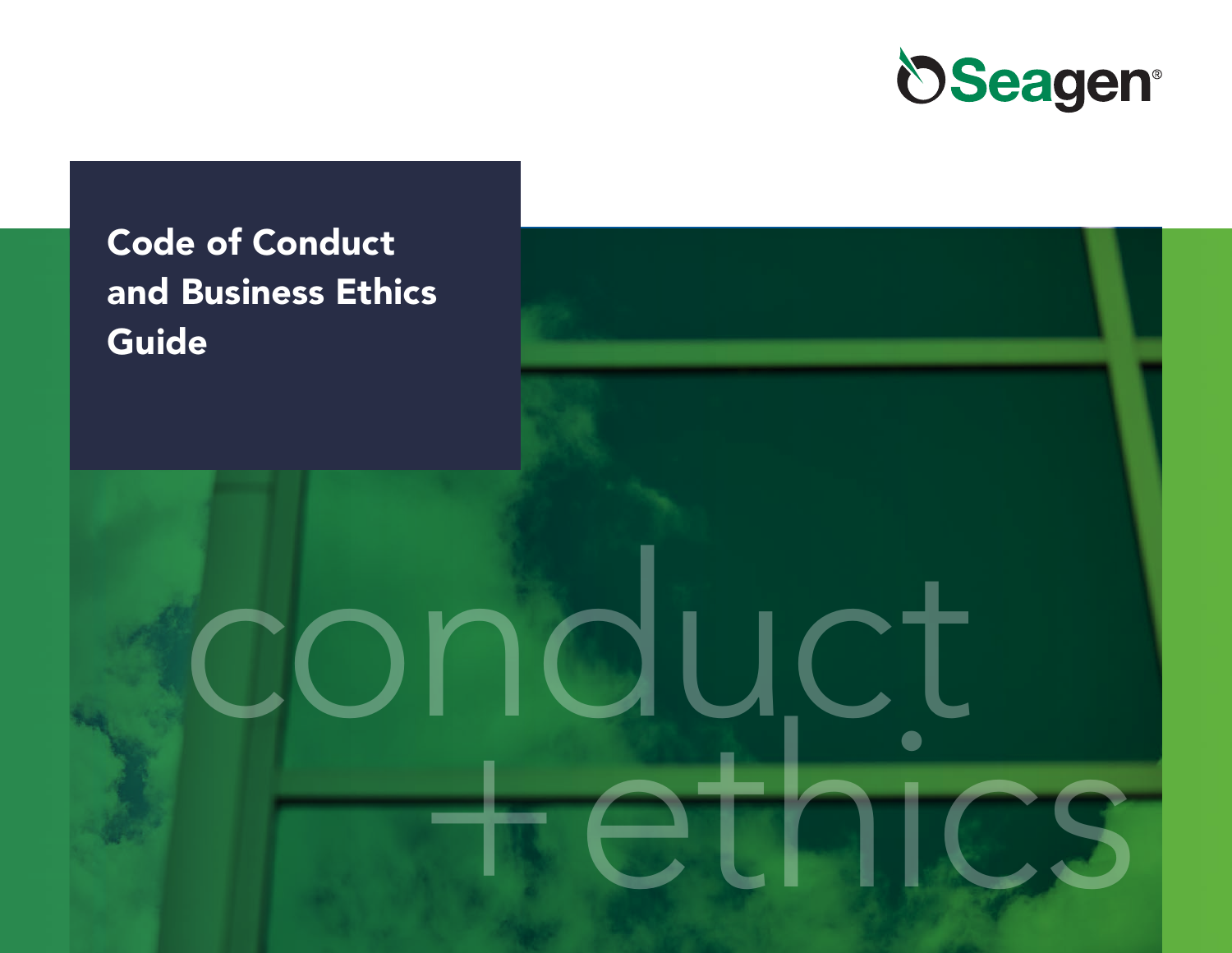#### The Importance of Ethics and Integrity

To achieve our vision of building a lasting company focused on serving patients, we must be dedicated to operating our company at all times with ethics and integrity. The Seagen Inc. Code of Conduct and Business Ethics Guide ("the Code") is our statement of the core principles that guide our actions and business. Obeying laws and regulations is just the starting point: integrity, honesty, and ethics should be constant considerations in everything that we do. Although laws and customs will vary in different locations where we may operate, our basic ethical responsibilities are global.

Each of us must strive every day to maintain our awareness of the Code's guidance and to comply with the principles and intentions embodied in it to the best of our abilities. Before we take an action, we must always ask ourselves:

- Is this action in compliance with the law?
- Is this action ethical?
- Does it feel right?
- Could my action create an appearance of impropriety?

If an action would elicit the wrong answer to any of these questions, do not take it. Thank you for your care and attention to follow both the letter and the spirit of the Code.



# diversity+respect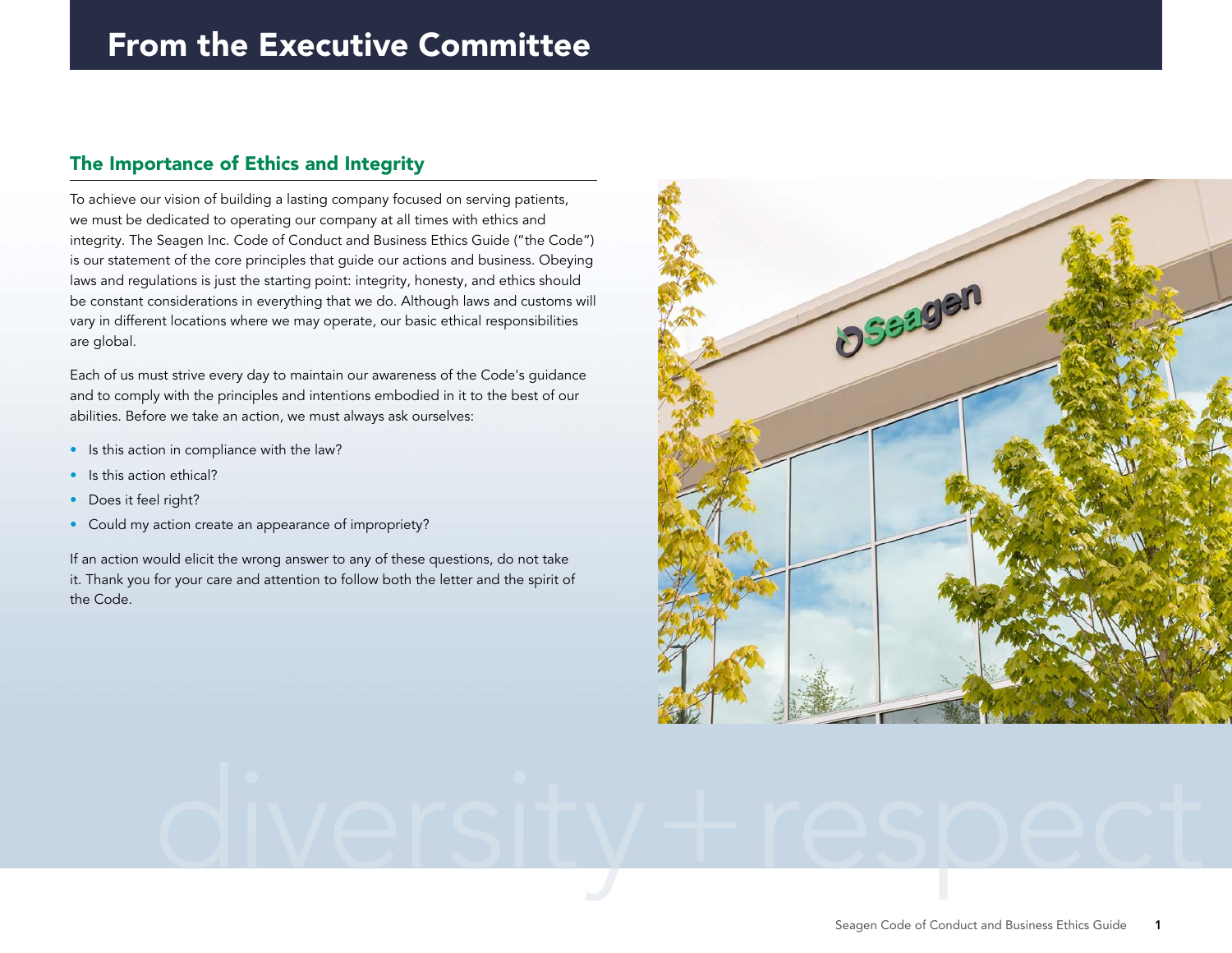# Our Values



# Passion for helping patients

Revolutionizing therapy for people living with cancer



# Scientific excellence

Premier science empowers our passion



### Innovation

Entrepreneurial spirit advances breakthrough therapies



# **Integrity**

Honesty, respect, and trust guide us



# Diversity, teamwork & mutual respect

Shared dedication and diverse perspectives drive successful collaborations



## Great work environment

By working together to our full potential, we make a real difference in the world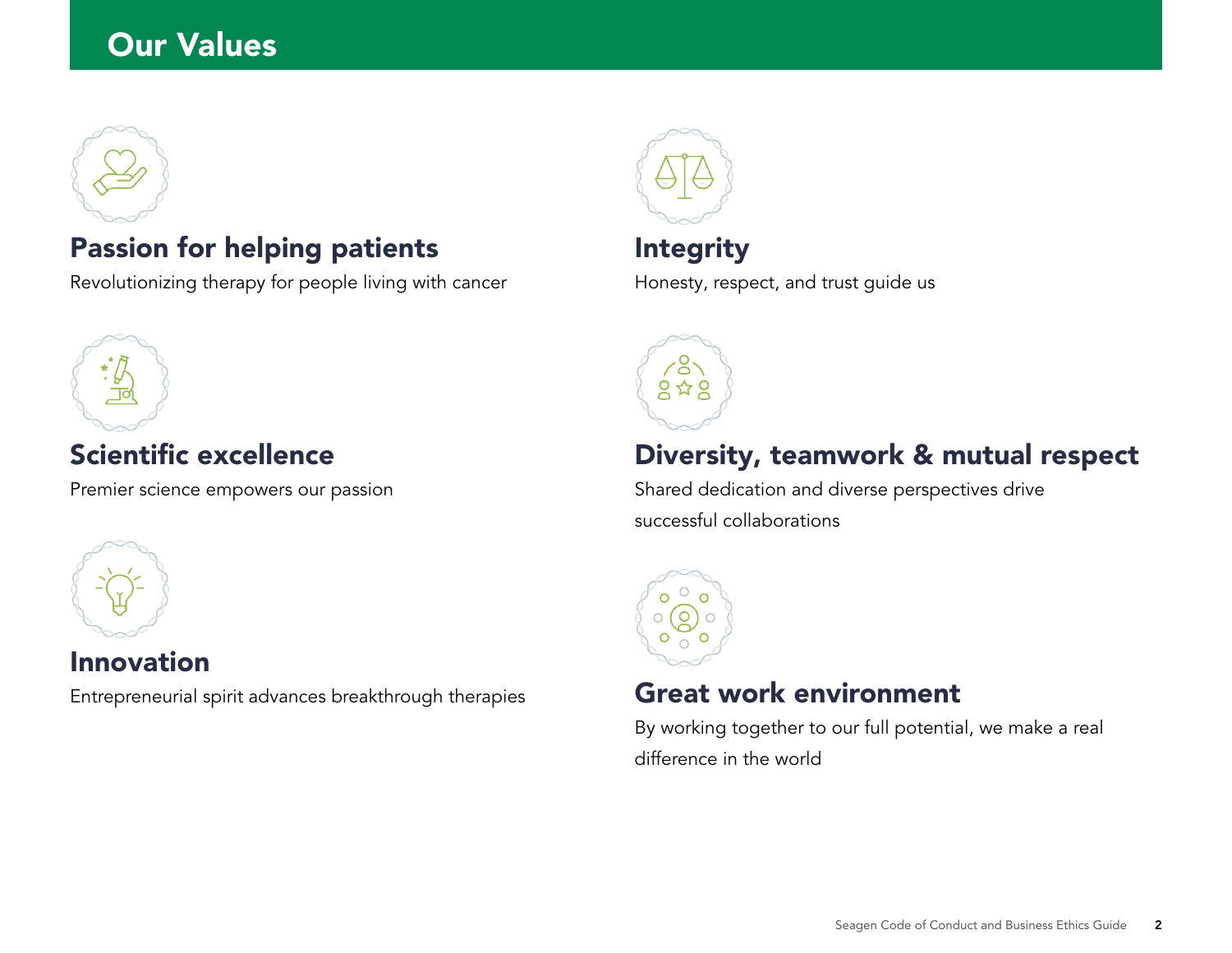#### To Whom Does the Code Apply?

The standards set forth in the Code apply to all directors, employees, and contractors of Seagen Inc. and its affiliates.

#### Lead by Example

The Board of Directors, the company's Executive Committee and the Chief Compliance Officer are responsible for overseeing the ethics and compliance program and compliance with the Code.

A special word to our leaders and managers: you have a special responsibility for setting the right example. Your team members are observing your words, actions, and behavior. Please ensure the right tone is set by:

- Doing the right thing yourself;
- Modeling ethical behavior;
- Speaking about the importance of integrity and good ethics in decision making;
- Emphasizing that results must not be achieved at the expense of behaving the right way;
- Creating an atmosphere where difficult matters can be raised and no one is afraid to ask questions or raise concerns.

#### What Are Your Individual Responsibilities?

- Read, understand, and follow the Code, and the laws, regulations and policies that apply to your role.
- If you see possible violations of the Code, our policies, and legal and regulatory requirements, speak up.
- Complete training on the Code, and certify that you understand and commit to the principles of the Code.
- Be truthful and fully cooperate in any internal investigations. Do not destroy or conceal information.
- Failure to read or attest to the Code does not change or reduce your responsibility to follow the Code.
- Violations of the Code or Seagen policy may result in disciplinary action up to and including termination.



"At Seagen, we do things the right way. This means asking questions if you are unsure what to do."

Chip Romp

Executive Vice President,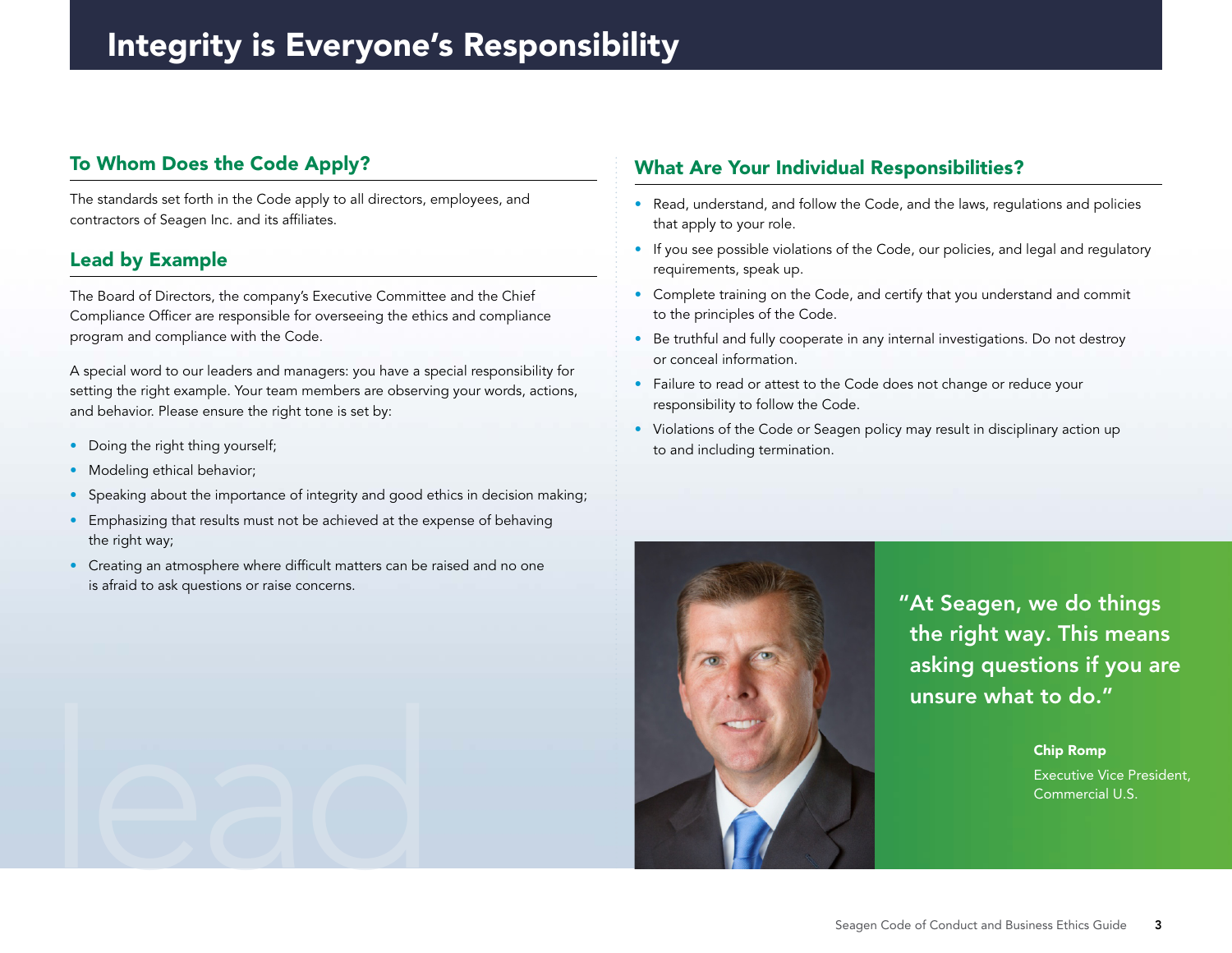# Safe and Respectful Workplace

A healthy, safe, and respectful environment is the foundation of a productive workplace. This environment extends beyond the physical surroundings and includes an atmosphere of mutual respect.

#### *Commitment to Diversity, Equity and Inclusion*

At Seagen, we believe that diversity, equity and inclusion are key elements in discovering, developing and bringing transformative therapies to patients with cancer. We are committed to fostering a diverse workforce and an inclusive culture that is representative of the patients we serve.

*Diversity, teamwork and mutual respect* is one of our corporate values. We strive to nurture an environment where all voices are welcomed, heard and respected. We value diverse perspectives and understand how they can drive innovation and successful collaboration.

#### Our commitments:

- Treat colleagues, vendors and others with dignity and respect.
- Provide a safe and healthy work environment.
- Encourage all voices to be heard and listen with an open mind.
- Ensure all employment decisions are based on skills, experience, ability, knowledge, education and performance.
- Do not discriminate on the basis of race, religion, ethnic or national origin, gender or gender identity, age, disability, sexual orientation or veteran status.

respect Seagen will not tolerate any form of unlawful discrimination or harassment.

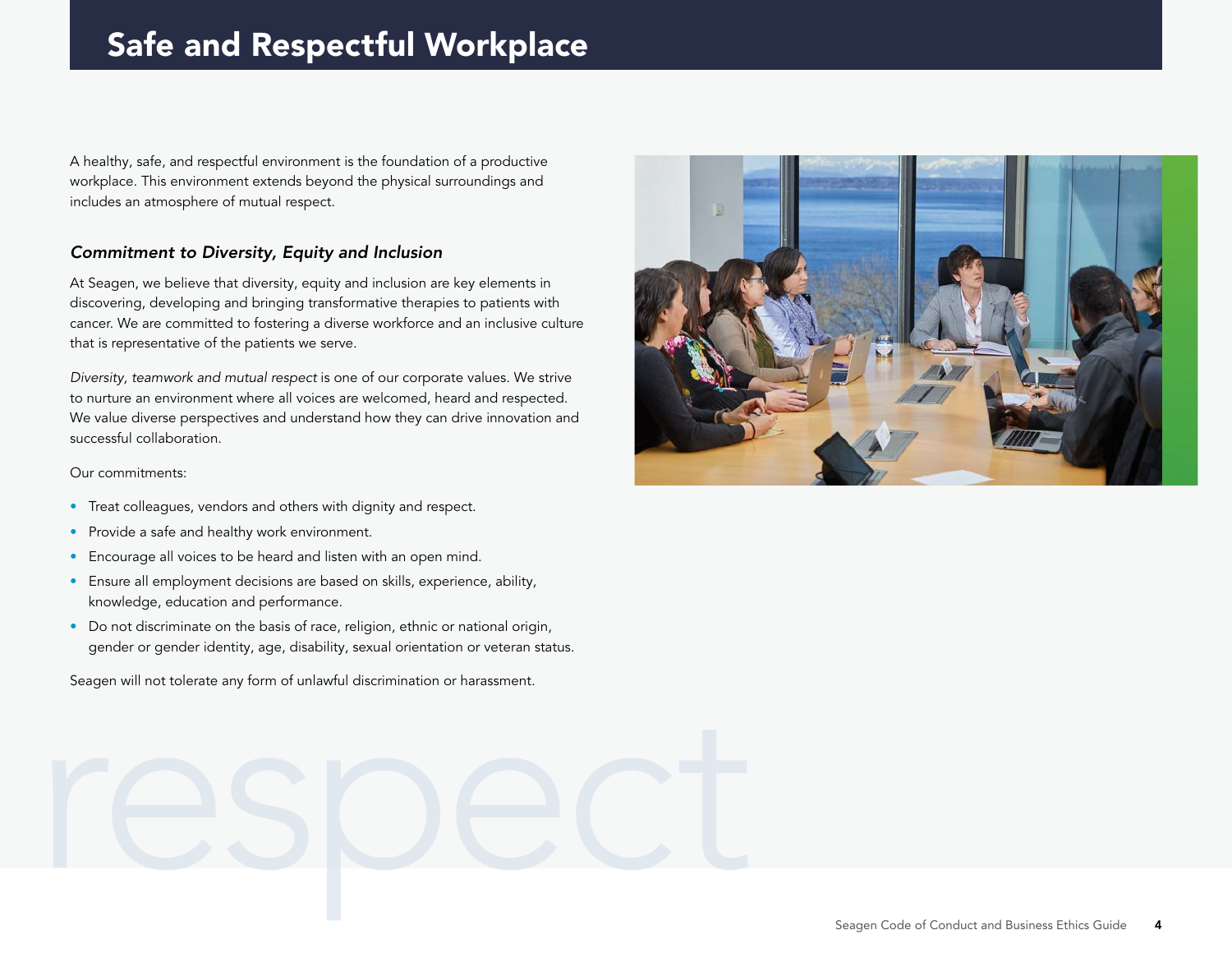# Compliance with Laws and Regulations

We operate in many countries around the world and must abide by the laws and regulations wherever we do business. Laws, regulations, and our policies may differ from location to location, so please consult your legal colleagues if you are unsure of what rules may apply.

#### *We Comply with Government Inquiries, Investigations, and Communications*

Governmental bodies are charged with making sure regulations and laws are followed in their area of responsibility. We will respond promptly, truthfully, transparently, and appropriately to inquiries and requests for information from governmental agencies. If you receive a request, you should contact our Legal team.



"As we expand our business internationally with partners and on our own, it's important that we respect and adhere to the laws where we are operating."

Natasha Hernday

Executive Vice President, Corporate Development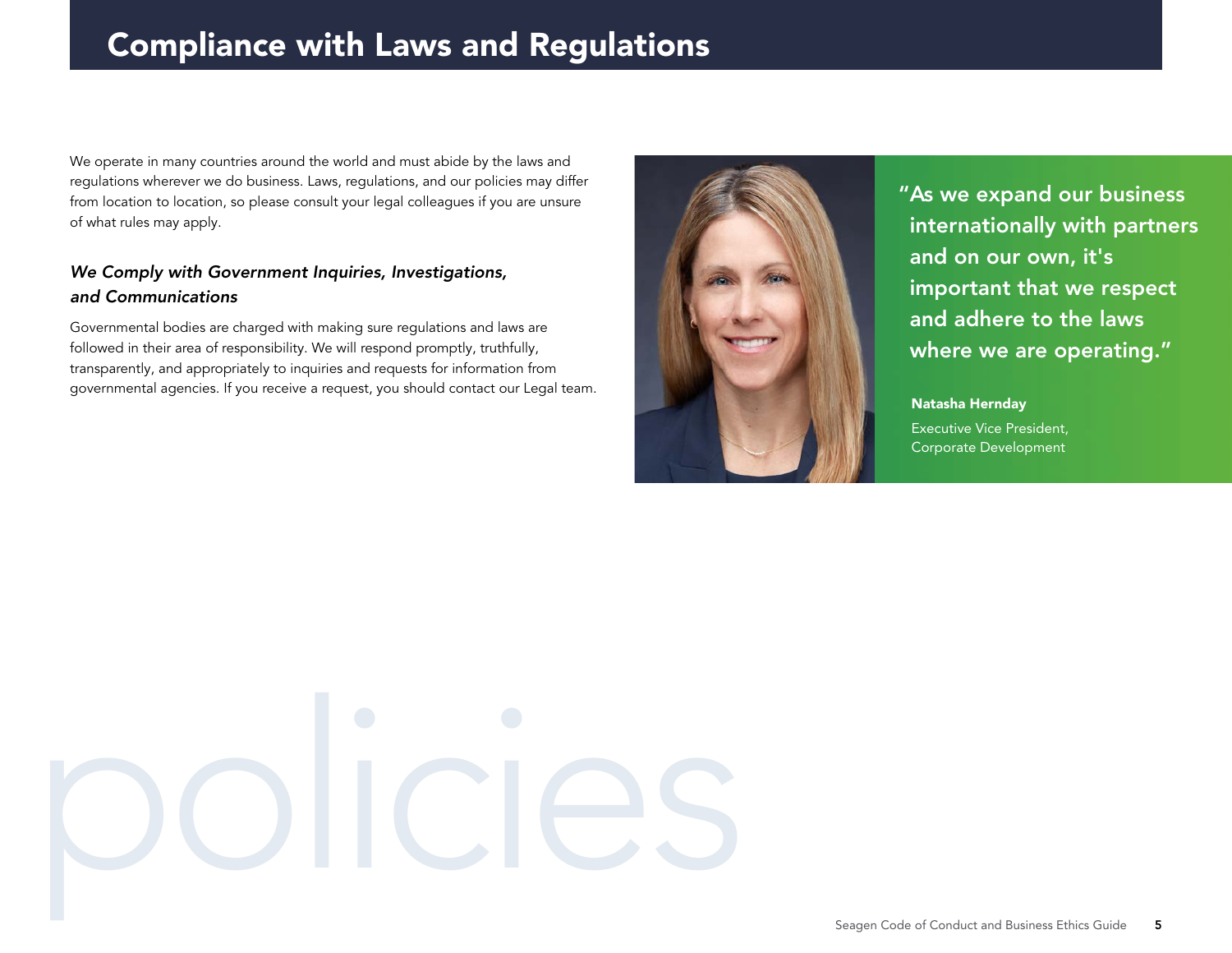# Financial Integrity

#### We Understand the Responsibilities for Making Our Stock Available to the Public

Our stock trades on a public stock exchange. We and our employees are expected to abide by the financial laws applicable to us as a publicly traded company.

#### *We Never Buy or Sell Securities on Material Non-Public Information*

Information is "material" if a reasonable investor would consider it important in deciding whether to buy or sell a company's securities. Information is "non-public" if it has not been broadly communicated to the investing public. Even though we may become aware of material, non-public information about our company or companies with which we do business:

- We must not communicate material, non-public information to any one else (for example, a spouse, relative or broker).
- We must not recommend, suggest or otherwise signal that anyone else trade in the securities of our company or any other company with which we do business based on material non-public information.
- We must not buy or sell any securities based on material non-public information.
- We will follow all other restrictions and guidance with respect to trading of our stock set forth in our policies and consult our legal colleagues if we have questions.



"We must honor the responsibilities that come with being a publicly traded company."

> Todd Simpson Chief Financial Officer

#### *Record Keeping and Reporting*

Truthful and accurate records are essential for the company's reputation and the integrity of the markets in which we do business. The company's business and accounting records, public disclosures, and reports and filings prepared for submission to a governmental agency must be truthful, accurate, fair, and understandable given their intended use.

The company's accounting records must accurately and fairly reflect the underlying transactions. We must ensure that the reporting of business information within our control is accurate, honest, and timely. We will strive to maintain books and records that accurately and fairly reflect the company's transactions as well as a system of internal controls that provide reasonable assurances that material information about the company is made known to management.

since personal values certain sensitive matters with his or her supervisor, the employee places of the supervisor, the employee may go<br>directly to the Compliance or Legal teams or submit the complaint anonymously<br>through t Employees are encouraged to raise issues and concerns regarding corporate fraud or other potential violations of law to their supervisor. If an employee prefers to not discuss certain sensitive matters with his or her supervisor, the employee may go directly to the Compliance or Legal teams or submit the complaint anonymously through the Compliance Hotline website.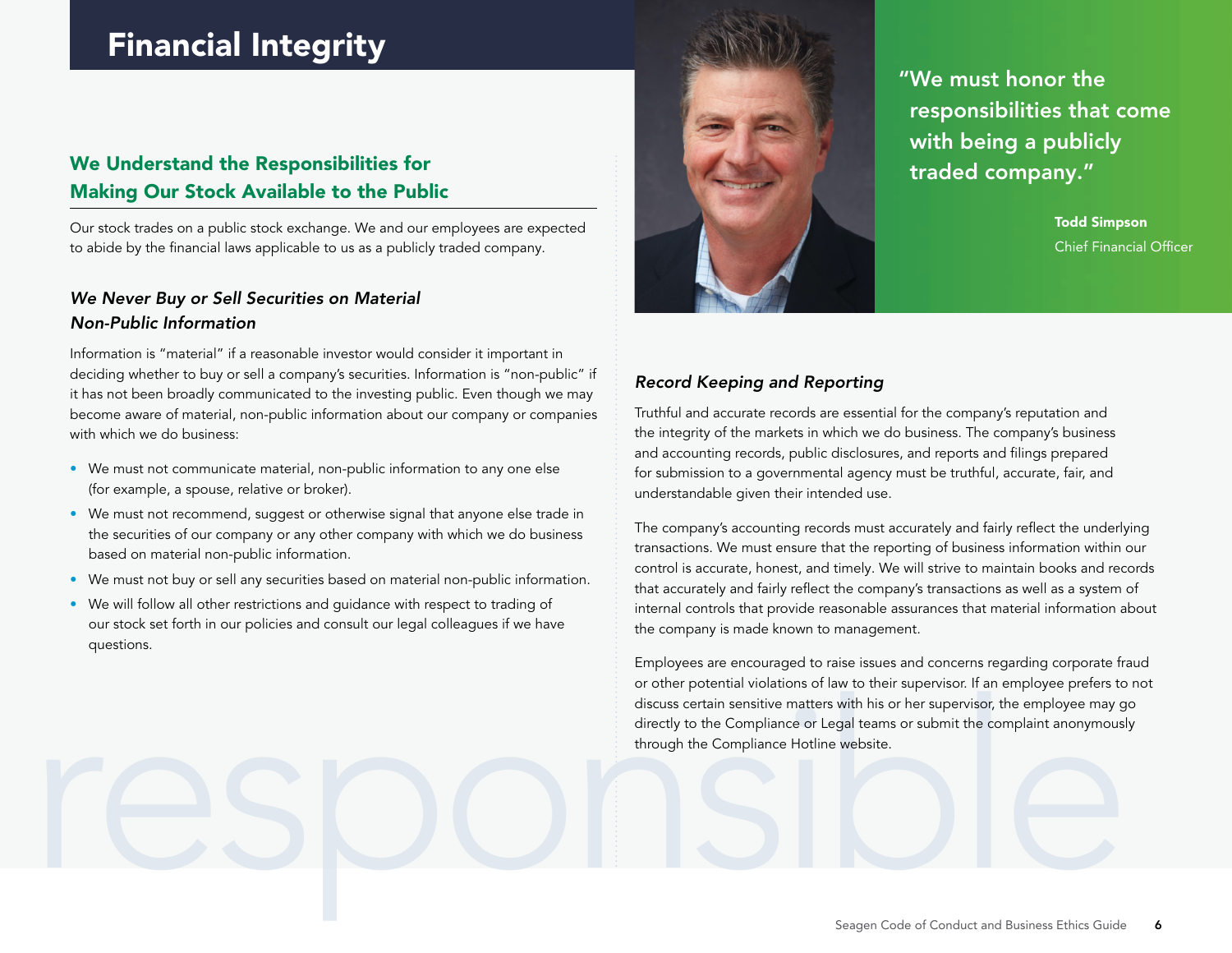# Ethical Business Practices

#### We Are a Healthcare Company Where Trust and Confidence from Our Patients, Doctors, and Health Authorities is Foundational

We commit to:

- keeping medical professionals fully informed of the approved uses, safety, contraindications and side effects of our medicines;
- never providing gifts or entertainment to healthcare providers or healthcare institutes;
- never promoting the use of our medicines in a manner inconsistent with the authorized label for those medicines;
- deterring fraud and abuse in government healthcare programs;
- eliminating the improper influence of financial incentives on prescription of medicines or medical judgment;
- ensuring our employees and contractors who work to develop our medicines have never been excluded or debarred from working with healthcare regulatory bodies;
- protecting patients and improving the quality of healthcare services; and
- timely reporting on our financial interactions with healthcare professionals and healthcare institutions, including the disclosure of payments, meals, and other transfers of value.

ethics



"The Code of Conduct doesn't just guide our choices and actions…it reminds us of who we are and what Seagen strives to be."

> Lee Heeson Executive Vice President, Commercial International

#### Improper Payments or Bribes

Seagen employees and contractors may not offer anything of value, directly or indirectly, to government officials or other persons to improperly influence or reward an official act or decision.

- We must prohibit corrupt payments of any kind, including payments to secure approvals or permits.
- We must refuse to pay or offer kickbacks or bribes.
- We must ensure that any travel or hospitality we offer to government officials or customers is reasonable and appropriate, and pre-approved when applicable.
- We must use only partners that have a reputation for integrity, and notice and report signs that a partner is failing to live up to Seagen's ethical standards.
- If we make charitable donations, we may do so only to support a legitimate bona fide charitable cause, and not as part of any exchange of favors.
- We must hire candidates based on their merits, and not make hiring decisions to benefit a customer or government official.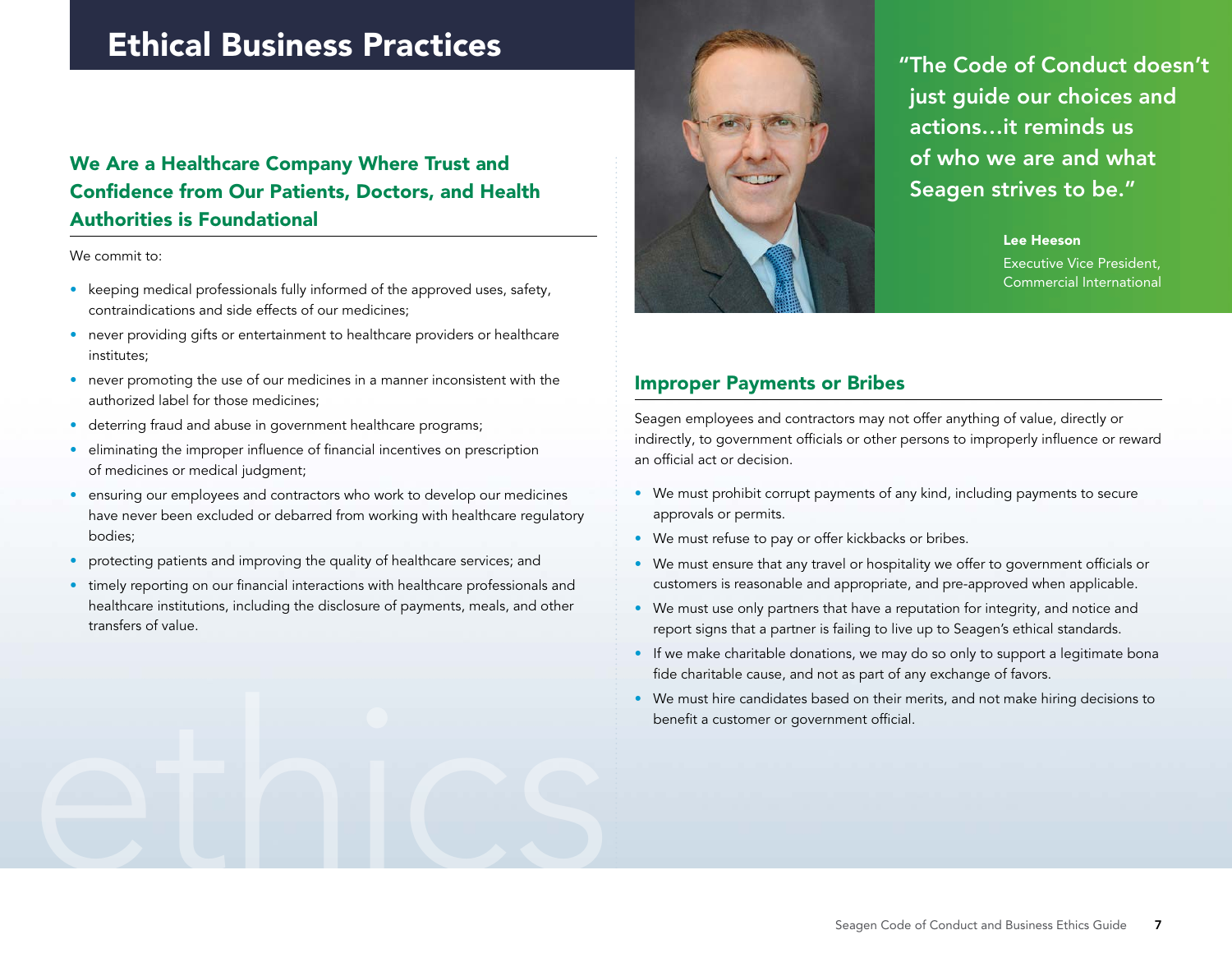# Patients First

#### Patient Safety, Product Quality, Adverse Event Reporting

To build trust with patients, doctors, and healthcare regulatory bodies, we must ensure our products are safe for their intended use and pass applicable quality standards. Employees must report concerns regarding product quality or safety, including concerns related to research and development activities or good manufacturing practices.

#### Clinical Trials

In developing our medicines, we are required to follow the laws and regulations related to the conduct of clinical trials. Key regulations and principles regarding clinical trials include the applicable national and international laws and guidance documents in individual countries governing the conduct of clinical trials and protection of patient personal data and guidance documents developed by international organizations. We also commit to collecting data with scientific integrity and disclosing results in a timely and accurate manner.



"We have the honor of serving cancer patients, and with that honor comes the obligation to act in the highest ethical manner."

> Roger Dansey, M.D. Chief Medical Officer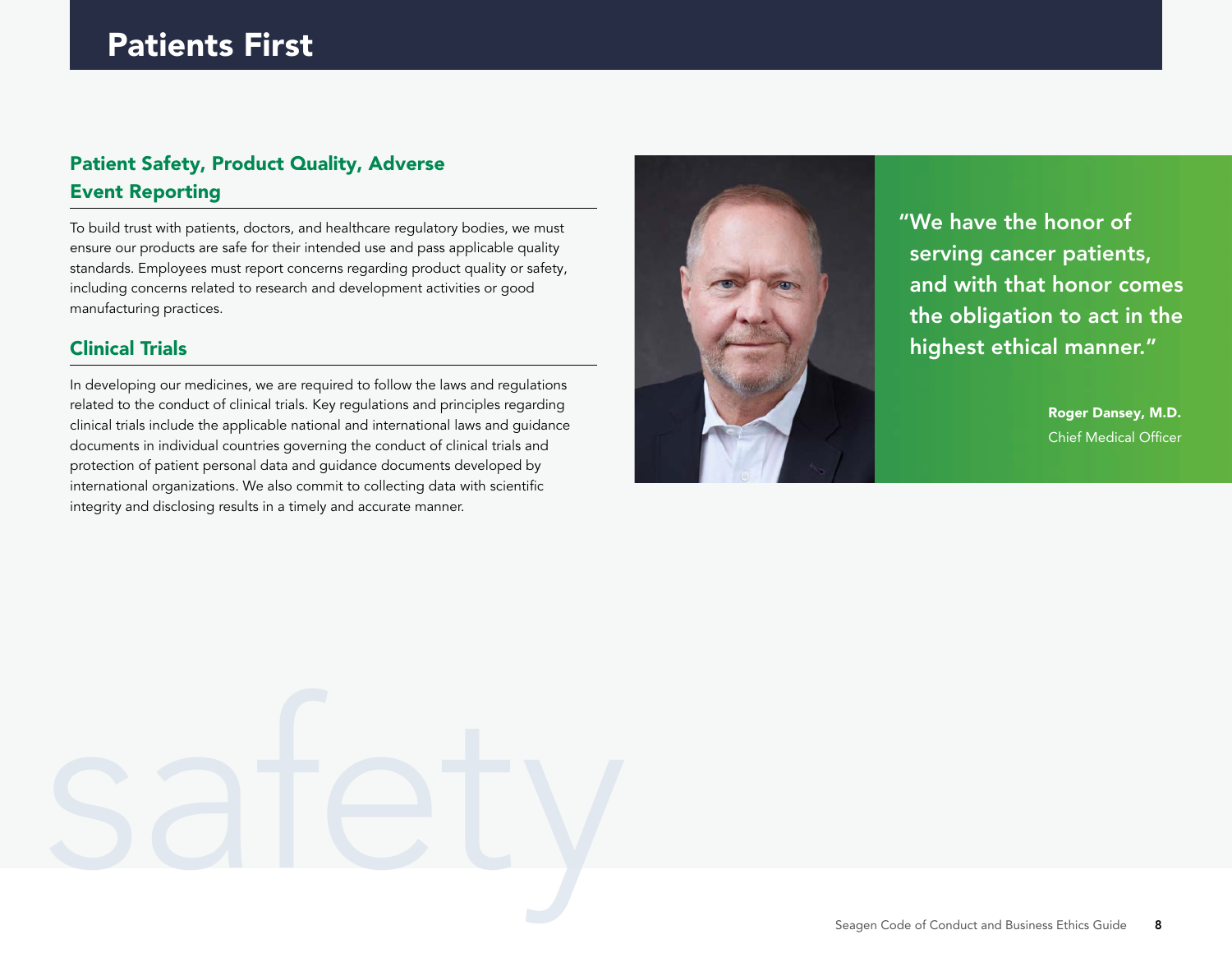#### We Must Compete Fairly

Seagen's products must be marketed and sold fairly and honestly, solely on the basis of their quality, efficacy, safety, price and other appropriate attributes. The company intends to succeed in the marketplace by offering transformative medicines for patients, not by unethical or manipulative practices. Our employees are expected to deal fairly with all third parties, including vendors, financial institutions, competitors, and all others with whom employees interact for us. We are committed to obeying fair competition laws.

- We must not enter into any understandings or understandings with our competitors that limit or reduce competition.
- We must not dictate the prices that our independent channel partners charge their customers.
- If we gather competitive intelligence, we must use appropriate sources, be truthful, and not misrepresent who we are.



#### Jean Liu, J.D. Chief Legal Officer

#### Avoidance of Conflicts of Interest

We value our employees and depend on them to act in the best interests of Seagen.

All employees must be free from actual or potential conflicts of interest when dealing with other persons or business entities on behalf of Seagen.

A conflict of interest arises whenever a Seagen individual permits the prospect of direct or indirect personal gain to improperly influence the manner in which he or she conducts or appropriates the company's business.

#### *Situations to Watch out For:*

- doing business with family and friends;
- outside employment and other outside activities; and
- taking an opportunity for yourself or directing an opportunity to a relative or friend that could be a corporate opportunity.

Even the appearance of a conflict can damage your reputation and that of the company.

#### *Gifts and Entertainment*

We must not solicit gifts, hospitality, or travel from third parties, nor put them in a position where they feel obligated to provide something in order to do business with us.

If you are unsure of the appropriateness of accepting a gift please contact your supervisor or the Compliance team.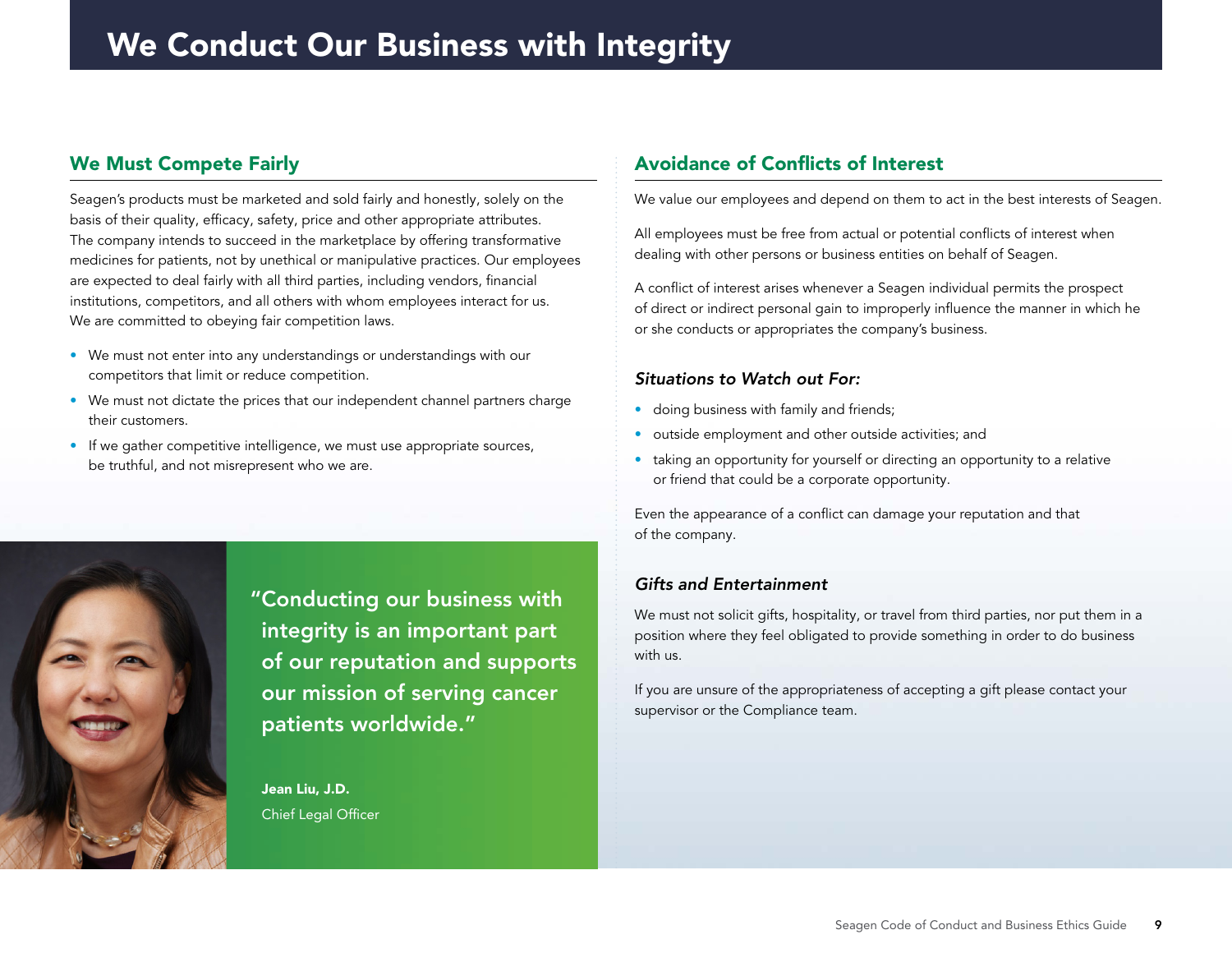# Protecting Company Assets

We act responsibly by exercising good judgment to protect our company resources and property against waste, misuse, destruction, or theft, as well as any improper or illegal activity. Any act by a Seagen employee that involves fraud, embezzlement, or misappropriation of any funds or property (whether owned by Seagen or someone else) will not be tolerated. Company provided technology resources must be used with sound judgment, and used for personal reasons only if it does not interfere with our job responsibilities or harm our work environment. Corporate accounts, not personal accounts, must be used for business correspondence and data. Businessrelated information and data is company property, and may be accessed, preserved, and reviewed in accordance with our polices and applicable laws.

#### Protecting Our Innovation

We are an innovation company. Protection of our intellectual property is critical to our business. Our Seagen employees are expected to protect our confidential information and data and follow practices to ensure that our valuable inventions are properly documented, and protected through legal filings. We also expect our employees to respect the intellectual property rights of third parties and refrain from improper disclosure or misuse of third party confidential information or data.

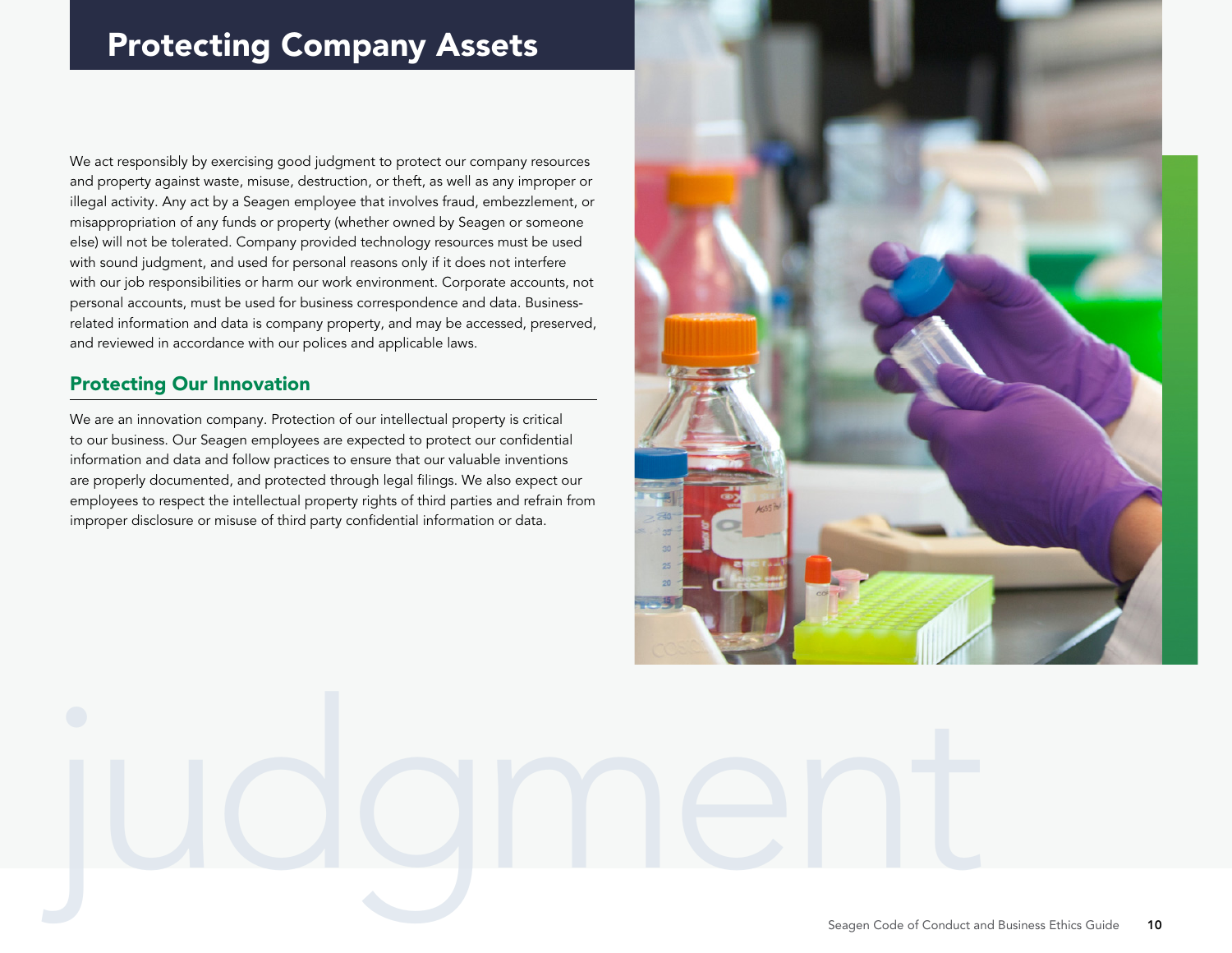#### **Privacy**

We understand the importance of respecting the privacy of our patients, customers, employees, and those with whom we do business. As such:

- We must follow applicable local privacy and data protection laws.
- We intend to honor commitments we make in contracts, protocols, and notices that pertain to personal data.
- We may only use personal data consistently with the expectations of those who have entrusted it to us.
- We may only share personal data on a "need-to-know" basis, with those who will protect it.
- We must follow company guidelines for storing and destroying personal data.
- We must employ appropriate security measures to protect personal data from loss and improper or unauthorized processing.
- If we become aware of the improper disclosure of personal data, or if we inadvertently receive individual information protected by HIPAA we must report it through appropriate company channels.

#### Our Role in the Community

What is said or written about Seagen can impact the company's reputation and value. The company places great importance on maintaining effective, professional relationships with the news media and the investment community. Information provided to investors must be disclosed in a timely, accurate, and consistent manner, without selective or limited disclosure.

It is important that responses to any inquiries from the press, the financial community or other groups be directed to the Corporate Communications or Investor Relations department. Only those employees designated as Seagen spokespeople may speak for Seagen.

#### *Protect the Company's Reputation*

reputation

In addition, we understand that our employees will have personal opinions that are not associated with their identity as an employee of Seagen. However, an employee's private conduct and speech may be construed to be reflective of Seagen, therefore, employees should exercise sound judgment and prudence to ensure that their personal opinions are kept separate and do not reflect poorly on Seagen.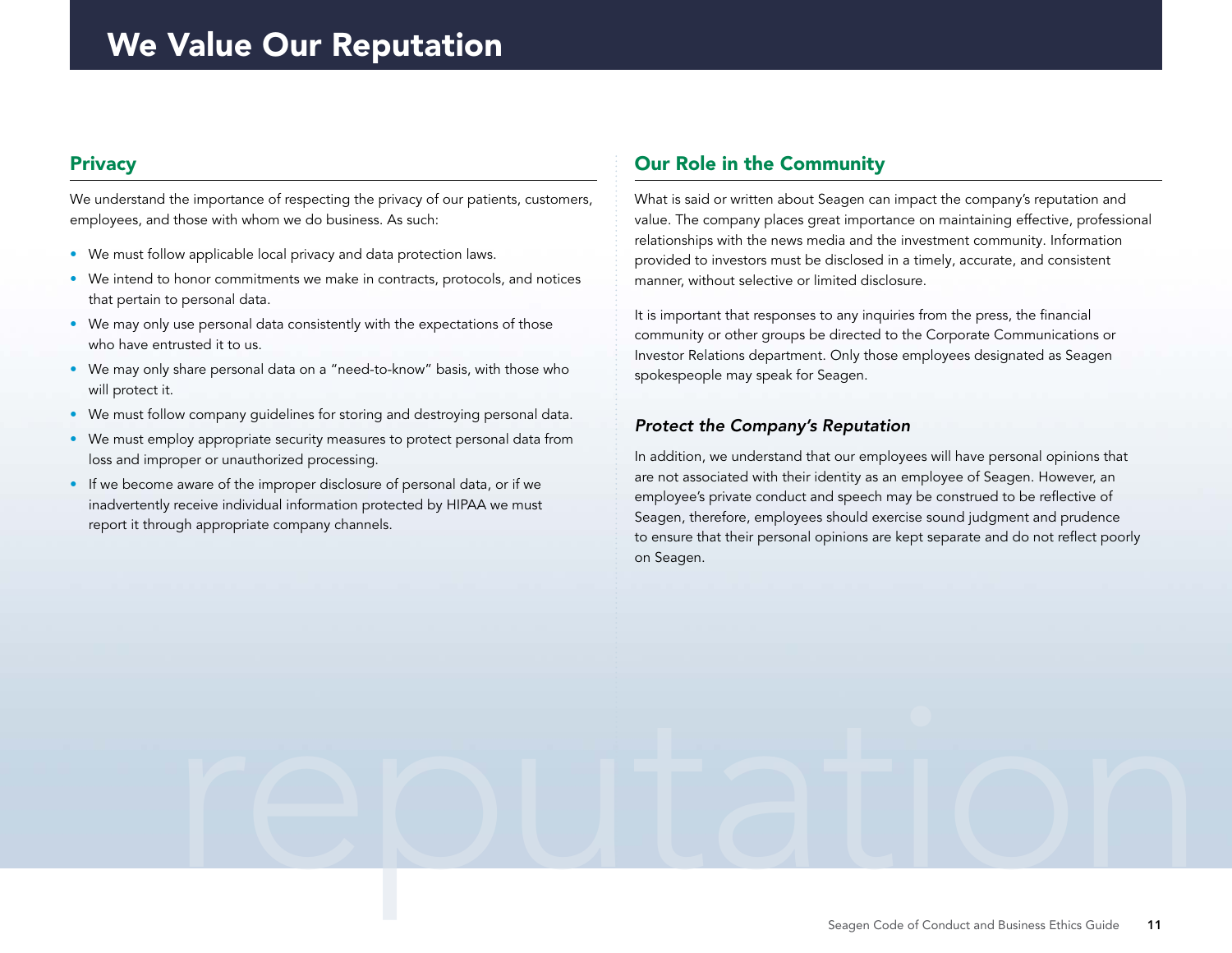#### Enforcement and Waivers

The principles that form the Code are important and violations may result in disciplinary action, up to and including termination. Only the Board of Directors may waive a provision of the Code for a director or executive officer. Any waiver that is granted to a director or executive officer will be publicly disclosed as required by NASDAQ listing requirements and applicable laws, rules and regulations.

#### You Are Encouraged to Ask Questions

Employees are encouraged to ask questions about Seagen's policies, procedures, and practices and are expected to do so if they are unsure as to whether an action, activity, or decision is consistent with law, regulation, or company policy.

#### Duty to Report Violations

All Seagen employees have a duty to report suspected violations of the Code or other policies. The company needs to promptly know about concerns you have so that potential compliance or ethical issues may be investigated and addressed quickly and appropriately. When you make a report, you help yourself, your peers, and the company.

#### How Do I Report?

You may ask questions, submit reports of potential violations, or raise concerns in any of the following ways:

- Contact your manager or supervisor.
- Contact any member of senior management or Human Resources.
- You may contact any member of the Compliance team or send an email to compliance@seagen.com.
- Where permitted by law, contact the Compliance Hotline at (800) 461-9330 or submit a concern online at the Compliance Hotline website. The hotline is staffed by an independent firm and is available 24 hours a day, 7 days a week.You may report anonymously if you choose. If you do choose to remain anonymous, it is not ethical and not possible for the company to determine your identity from the independent firm. You may instead choose to provide your name but request that your name be kept confidential by Seagen; your identity will be protected to the extent this is possible consistent with the company's interests and legal obligations.
- By mail to: Corporate Compliance, Seagen Inc., 21823 30th Drive SE, Bothell WA 98021.

#### Non-Retaliation Policy

We prohibit any form of retaliation or intimidation against a Seagen employee who reported a compliance concern in good faith or for good-faith participation in any investigation or other proceeding related to such a report, even if Seagen ultimately concludes that there was no violation. This includes reports made through the Compliance Hotline or any other appropriate means. If you believe you have been subject to unlawful retaliation you should alert your supervisor, Human Resources, or any member of the Legal and Compliance team. If it is determined that an employee experienced any retaliation in violation of this Policy, Seagen intends to take appropriate corrective action.

Any employee found to engage in retaliation or intimidation against an employee in violation of our policy on non-retaliation shall be subject to disciplinary action, up to and including termination, to the extent permitted by local laws.